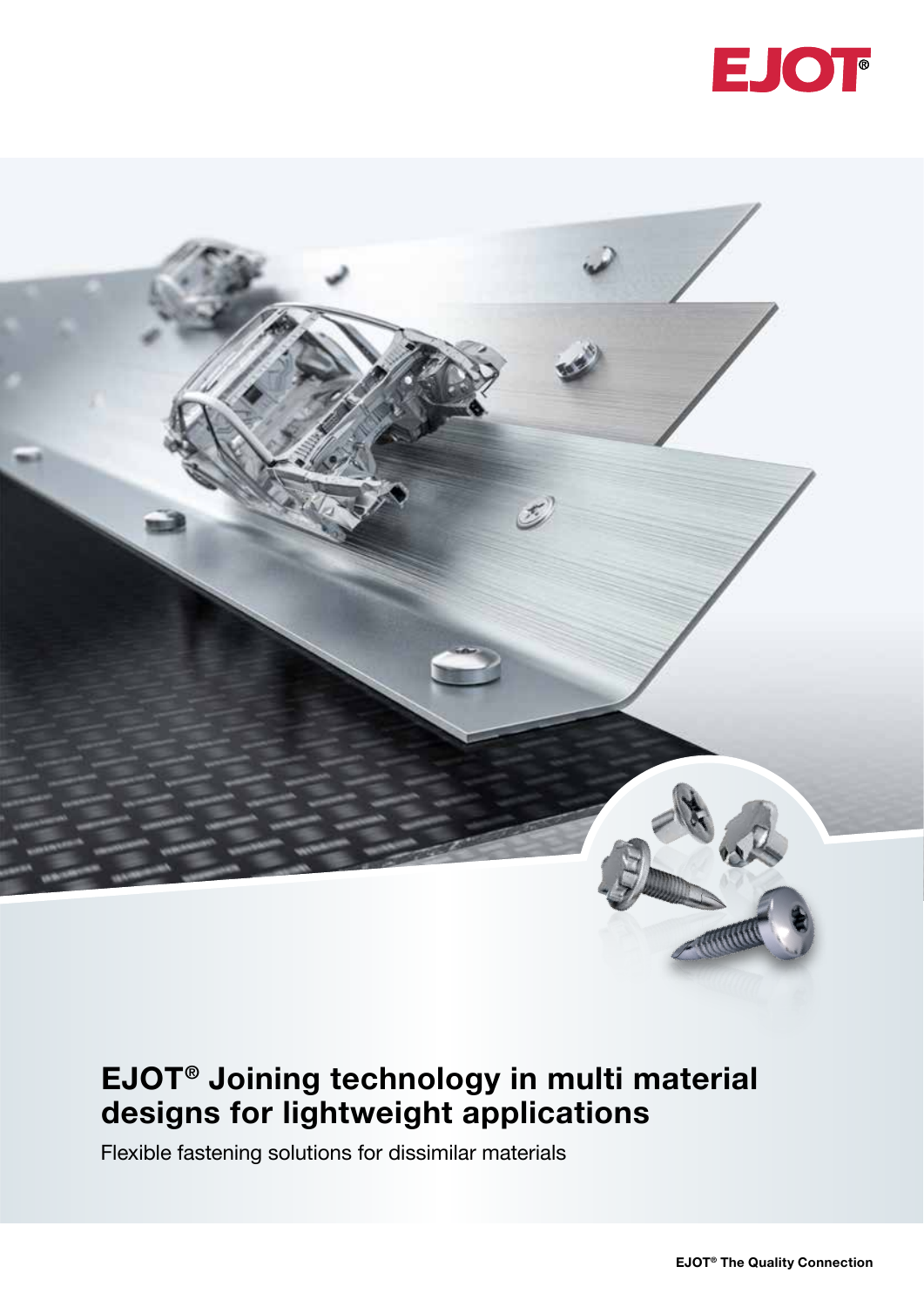|                              |                                                  | <b>Clamping part</b> |                      |                              |                                           |                                                      |                                                   |            |
|------------------------------|--------------------------------------------------|----------------------|----------------------|------------------------------|-------------------------------------------|------------------------------------------------------|---------------------------------------------------|------------|
|                              |                                                  | Aluminium  <br>sheet | Aluminium<br>casting | <b>Steel</b><br>(to 600 MPa) | High-strength<br>steel<br>(600 - 800 MPa) | Advanced high-<br>strength steel<br>(800 - 1000 MPa) | Ultra-high<br>strength steel<br>(1000 - 1600 MPa) | <b>FRP</b> |
| material<br>base<br>Threaded | Aluminium profile                                |                      |                      |                              |                                           |                                                      |                                                   |            |
|                              | Aluminium sheet                                  |                      | $\bullet^\star$      |                              | $\bullet^1$                               | $\bullet$                                            |                                                   |            |
|                              | Aluminium casting                                |                      |                      |                              |                                           |                                                      |                                                   |            |
|                              | Steel (to 600 MPa)                               |                      |                      |                              |                                           |                                                      |                                                   |            |
|                              | High-strength steel<br>(600 - 800 MPa)           |                      |                      |                              |                                           |                                                      |                                                   |            |
|                              | Advanced high-strength<br>steel (800 - 1000 MPa) |                      |                      |                              |                                           |                                                      |                                                   |            |
|                              | Ultra-high strength steel<br>(1000 - 1600 MPa)   |                      |                      | 61                           |                                           |                                                      |                                                   |            |
|                              | Steel (> 1600 MPa)                               |                      |                      | 1ء                           | ā                                         |                                                      |                                                   |            |
|                              | FRP and hybrid composites                        |                      |                      |                              |                                           |                                                      |                                                   |            |

#### **EJOT** JOINING TECHNOLOGY IN MULTI MATERIAL AND LIGHTWEIGHT DESIGN

 $\triangle$  = FLOWpoint DELTA PT<sup>®</sup> without pre hole  $\triangle$ <sup>1</sup> = FLOWpoint DELTA PT<sup>®</sup> with pre hole

• = EJOWELD® without pre hole • = FDS® without pre hole

 $\bullet$ <sup>1</sup> = EJOWELD<sup>®</sup> with pre hole

 $\bullet^*$  = On request

- 
- 





|                    | Clamping part                                                    |                       |                            |                                                    |  |  |  |
|--------------------|------------------------------------------------------------------|-----------------------|----------------------------|----------------------------------------------------|--|--|--|
|                    | Aluminium sheet<br>$(t < 2$ mm)                                  | CFRP<br>thermoplastic | <b>CFRP</b><br>duroplastic | Other FRP                                          |  |  |  |
| CFRP thermoplastic |                                                                  | A A'                  |                            | Suitable for fastening;<br>Screw tests required in |  |  |  |
| CFRP duroplastic   |                                                                  | A A'                  |                            | individual cases                                   |  |  |  |
| Other FRP          | Suitable for fastening; Screw tests required in individual cases |                       |                            |                                                    |  |  |  |

Threaded/ base material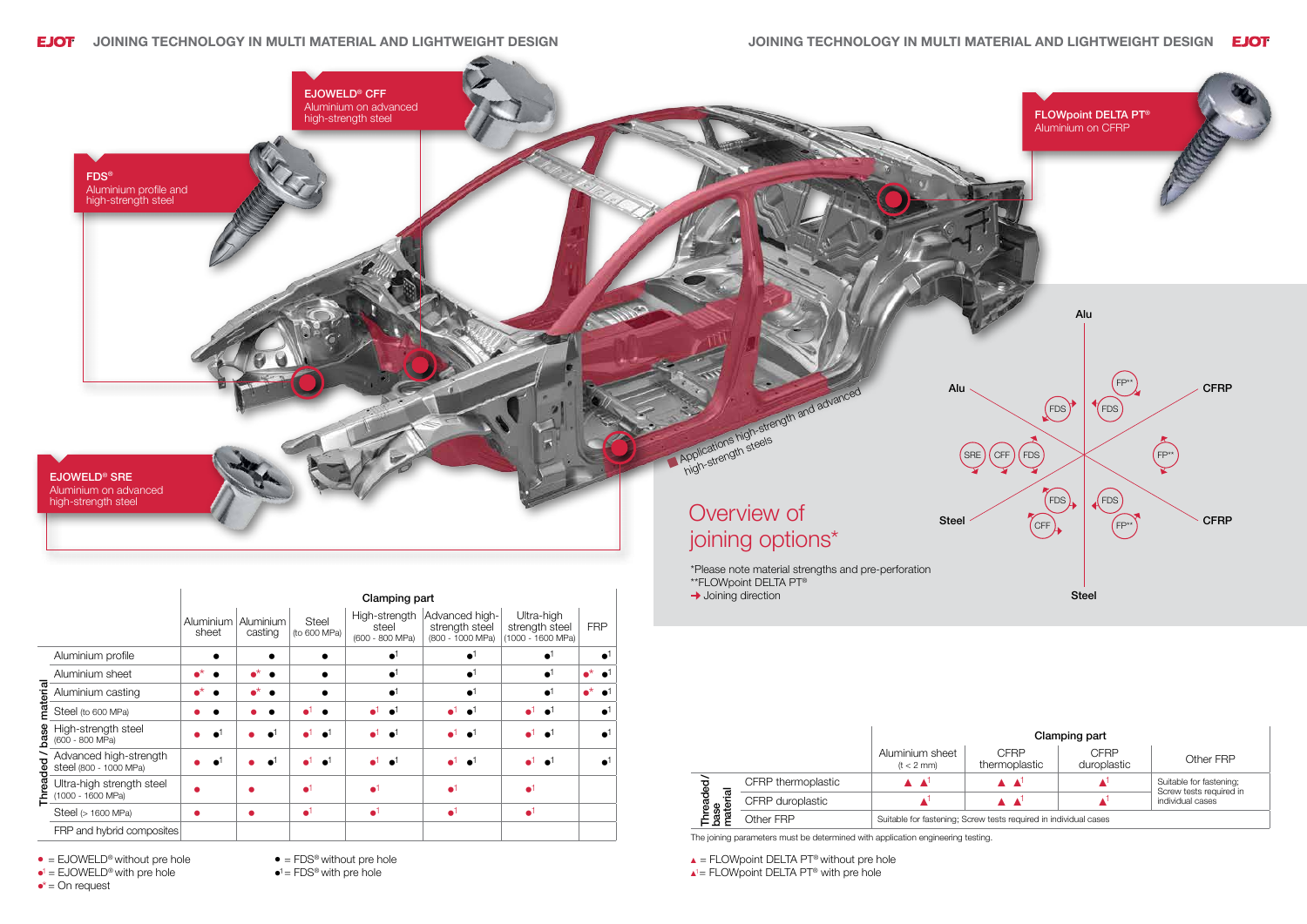### FDS® Joints with one-sided accessibility in vehicle body construction



1.5 - 3.0 s

3.0 - 5.0 g

One-sided

The EJOT FDS® screw enables a high strength screw joint, due to increased thread engagement in the formed through draught, in both steel plate and aluminium applications.

The one-sided accessibility of the part provides for an assembly into hollow profiles (hydroformed or aluminium extrusion profiles) without any counter support, as might be necessary for other joining methods. Modern space frame structures place high demands on the joining technology of the body shell because of the composite construction and often one-sided access. The material order when fastening without pre hole should be "thin on thick" or "soft on hard" respectively, as higher tightening torques can be reached and gaps between the two components can be minimised.

### Assembly stages:



- 1. Warming up
- 2. Penetration of the material
- 3. Forming of the draught
- 4. Thread forming
- 5. Full thread engagement
- 6. Tightening



Product animation:

### Advantages:

- One-sided joining direction
- Removable and high quality screw joint, without part preparations such as pre-drilling or punching
- No tolerance problems with clearance and threaded holes
- No material waste while forming the draught / no chips during thread forming
- Easy removal and recycling

Contact: Dipl.-Ing. Dirk Runkel, phone +49 2751 529-187, fax 529-559, e-mail drunkel@ejot.com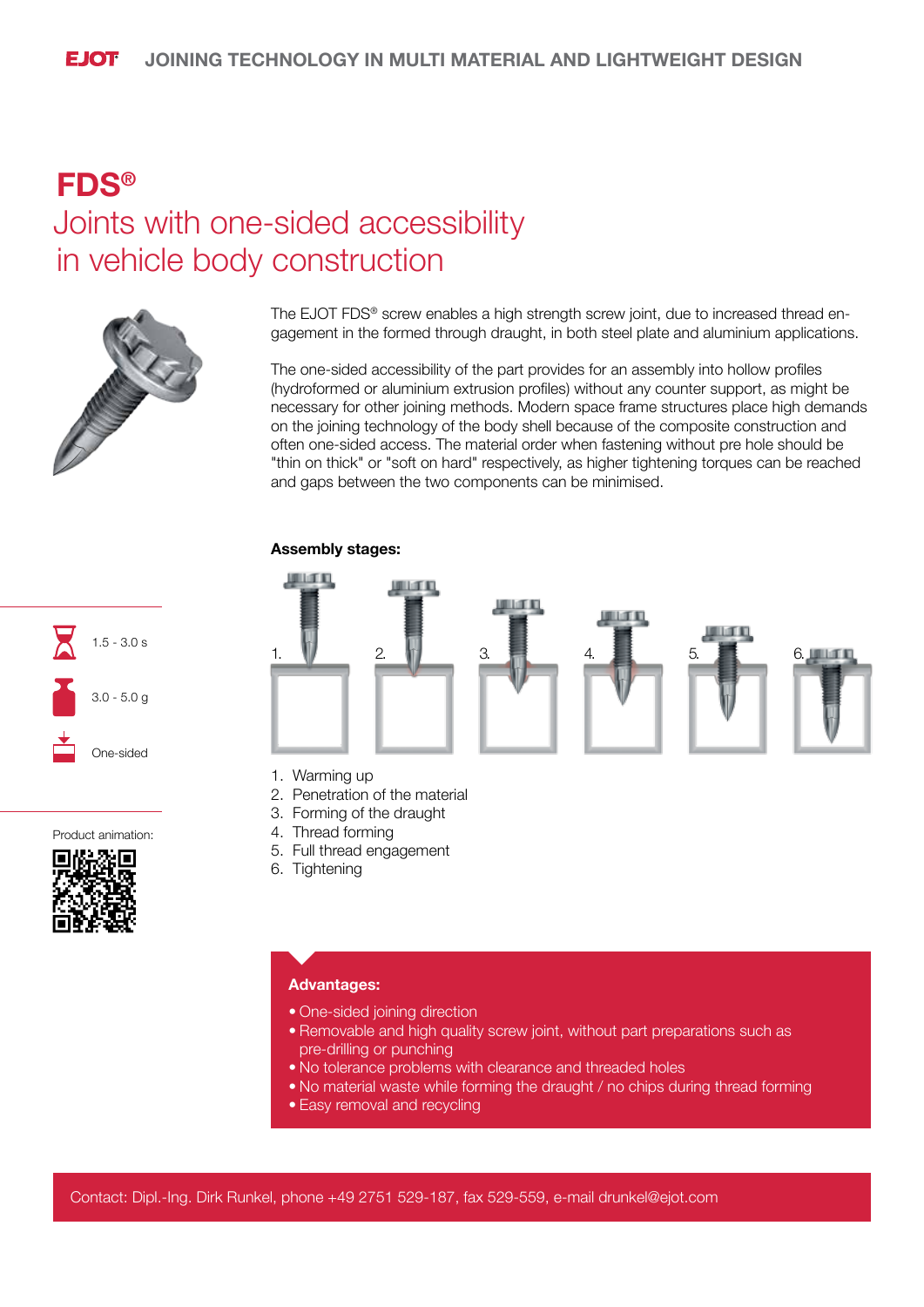## EJOWELD® Efficient, flexible and proven friction element welding for joints in multi material and lightweight construction



EJOWELD® CFF



EJOWELD® SRE



Product animation EJOWELD® CFF:



Product animation EJOWELD® SRE:



EJOWELD® is a thermomechanical process, during which energy is generated through rotatory friction between the element and the base plate.

This leads to plastic deformation of the joining element and welding with the base plate. The cover plate is simply penetrated and fixed between element head and base plate. The connection results from a combination of form-fit, force closure and adhesive bond.

#### Assembly stages:









- 1. Penetration of the cover sheet (Lightweight material)
- 2. Cleaning and activation of the surfaces
- 3. Plastification of friction element and base plate
- 4. Compression / forming of the welded joint

### Advantages:

- No pre hole
- No pre and post treatment of the joining partners
- No intermetallic phases
- Fully automatable
- Corrosion resistant
- Low energy balance compared to welding

Contact: Dipl.-Ing. Sebastian Schrodt, phone +49 36252 42-290, fax 42-405, e-mail sschrodt@ejot.com Please visit our new website www.ejoweld.com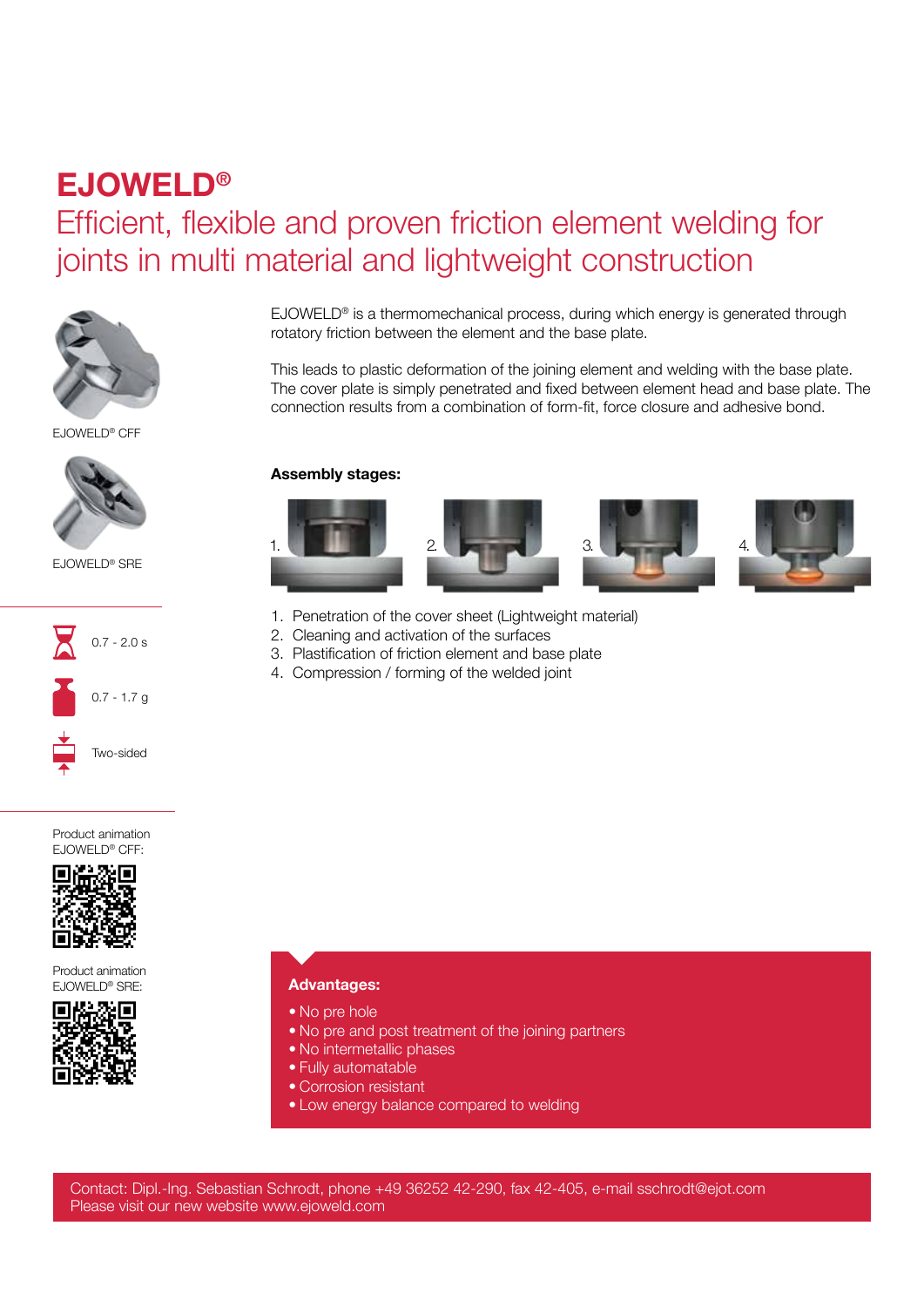# EJOWELD® equipment Modular setting technology for flexible applications







Anvil 20, 50, 80, 110, 140, 170 mm

With the development of proprietary equipment, EJOT consistently implements the concept of providing its customers with everything from a single source, from joining elements to installation technology through to service.

In addition to a range of setting tools, carrier systems and feeders, the controller constitutes the central component of EJOWELD® equipment. It provides all system components with energy, controls the welding process and monitors the joining quality. With various robot interfaces and data protocols for quality or data backup, EJOWELD® equipment is prepared, way beyond today's normal sector requirements, for upcoming standards such as "Industry 4.0".

### EJOWELD® equipment:



Setting tool with C2 frame and optional 2nd feeder Control unit display



### Advantages:

- Modular design
- Minimal interfering contour
- Low-noise and emission-free joining
- Diverse communication options
- Fully automatic and robot-compatible
- Energy-saving drive technology and optional energy recovery

Contact: Dipl.-Ing. Sebastian Schrodt, phone +49 36252 42-290, fax 42-405, e-mail sschrodt@ejot.com Please visit our new website www.ejoweld.com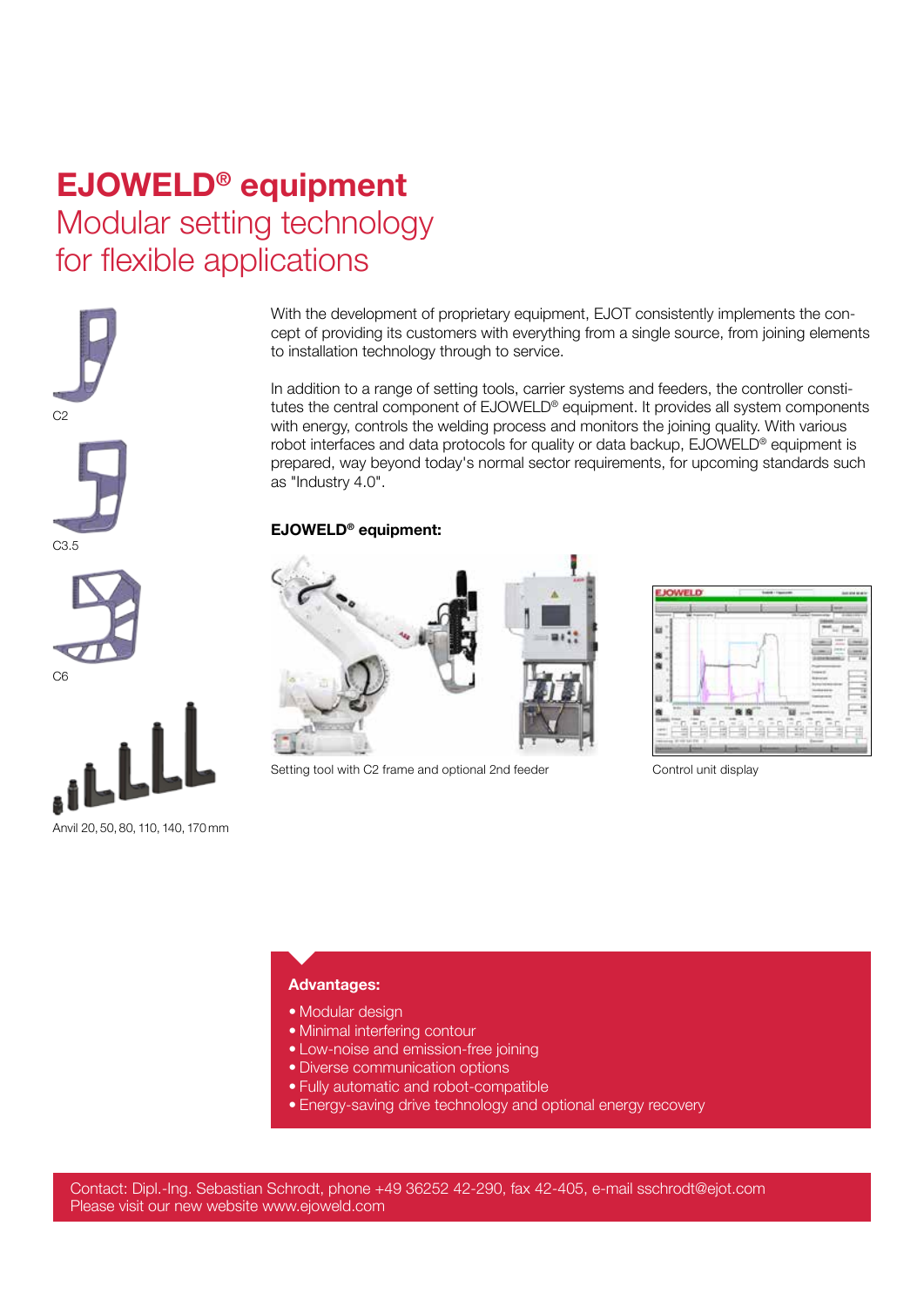## FLOWpoint DELTA PT®

### Joining technology for components of thermoplastic CFRP in multi material and lightweight design without pre hole



The FLOWpoint DELTA PT<sup>®</sup> screw is an innovative fastener developed to meet the challenging demands of joining these highly engineered carbon fibre reinforced plastic (CFRP) materials.

The FLOWpoint DELTA PT® is a self-piercing and selftapping screw that penetrates both the clamping part and mating material without a pre hole. The optimised DELTA PT® thread geometry forms a strong female thread in the CFRP.

### Assembly stages:





1. Rotation of screw and application of axial end load

- 2. Warming up and penetration of the material
- 3. Screw hole calibration and forming of the extrusion
- 4. Thread forming and full thread engagement
- 5. Tightening

#### Product animation:



### Advantages:

- No pre hole required, no positioning tolerance needed
- Removable and high quality one side access screw joint, without part preparation such as pre-drilling or punching
- Applicable for many varieties of fibre-reinforced plastics
- Easy removal and recycling
- Available in stainless steel A2 / A4, steel, aluminium and titanium
- Hybrid joining possible (e.g. aluminium sheet metal on CFRP materials)

Contact: Dipl.-Ing. Arnaud Gug, phone +33 388 58 93-62, fax 58 92-01, e-mail agug@ejot.com